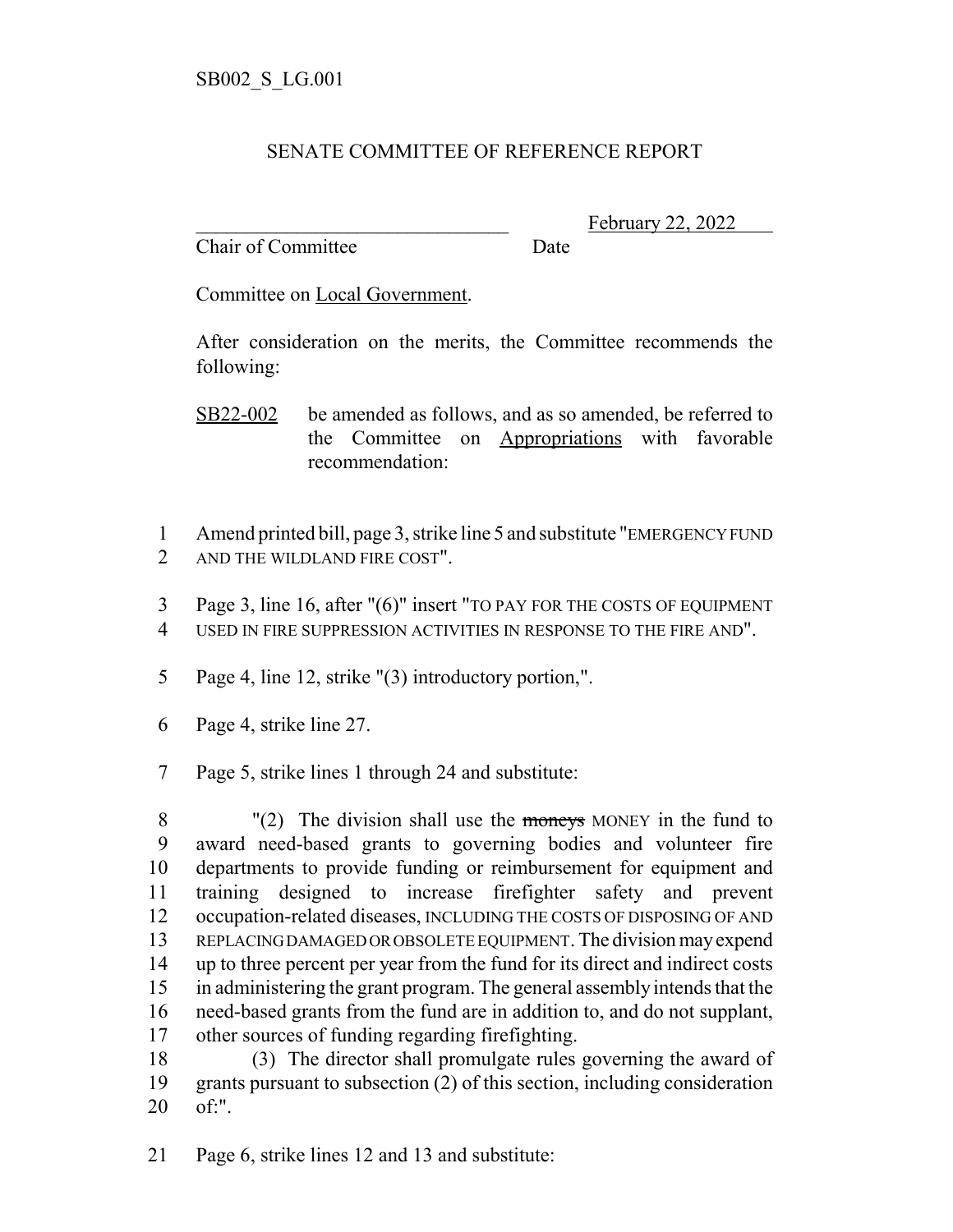"(a) DEMONSTRATE THE GREATEST NEED FOR ADDITIONAL FUNDING TO ENSURE THE SAFETY OF VOLUNTEER AND SEASONAL FIREFIGHTERS;"

- Page 6, strike lines 17 and 18 and substitute:
- "(c) RELY PRIMARILY OR SOLELY ON VOLUNTEER FIREFIGHTERS AND ARE SERVING COMMUNITIES AFFECTED BY WILDLAND FIRES.".
- Page 6, line 21, strike "FIVE" and substitute "FOUR".
- Page 7, line 6, after "(b)" insert "(I)".
- Page 7, after line 12 insert:

10 "(II) THE DIVISION MAY USE A PORTION OF THE MONEY IN THE FUND TO DIRECTLY PURCHASE AND DISTRIBUTE PROTECTIVE EQUIPMENT TO GOVERNING BODIES AND VOLUNTEER FIRE DEPARTMENTS TO DIRECTLY PAY FOR TRAINING DESIGNED TO INCREASE FIREFIGHTER SAFETY AND PREVENT OCCUPATION-RELATED DISEASES FOR GOVERNING BODIES AND VOLUNTEER FIRE DEPARTMENTS OR TO REIMBURSE GOVERNING BODIES AND VOLUNTEER FIRE DEPARTMENTS FOR THE COSTS OF PROTECTIVE EQUIPMENT AND TRAINING WITHOUT REQUIRING A GRANT APPLICATION AND PEER REVIEW PROCESS PURSUANT TO SUBSECTIONS (2) AND (3) OF THIS SECTION. IN DISTRIBUTING EQUIPMENT, PAYING FOR TRAINING, OR 20 PROVIDING REIMBURSEMENT PURSUANT TO THIS SUBSECTION (4)(b)(II), THE DIVISION SHALL PRIORITIZE GOVERNING BODIES AND VOLUNTEER FIRE DEPARTMENTS IN ACCORDANCE WITH THE CRITERIA SPECIFIED IN 23 SUBSECTION (3.5) OF THIS SECTION.

24 (5) THE DIVISION SHALL SUBMIT AN ANNUAL REPORT ON THE EXPENDITURES FROM THE LOCAL FIREFIGHTER SAFETY AND DISEASE PREVENTION FUND TO THE WILDFIRE MATTERS REVIEW COMMITTEE CREATED IN SECTION 2-3-1602.THE REPORT MUST INCLUDE INFORMATION 28 ON THE NUMBER OF GRANTS MADE AND THE NUMBER OF VOLUNTEER AND PAID FIREFIGHTERS IN EACH FIRE DEPARTMENT THAT RECEIVED A GRANT, EQUIPMENT, OR TRAINING PURSUANT TO THIS SECTION. NOTWITHSTANDING THE REQUIREMENT IN SECTION 24-1-136 (11)(a)(I), THE REQUIREMENT TO SUBMIT THE REPORT REQUIRED IN THIS SUBSECTION (5) CONTINUES INDEFINITELY.

 **SECTION 4.** In Colorado Revised Statutes, **add** part 5 to article 5 of title 29 as follows:

## PART 5

FIREFIGHTER BEHAVIORAL HEALTH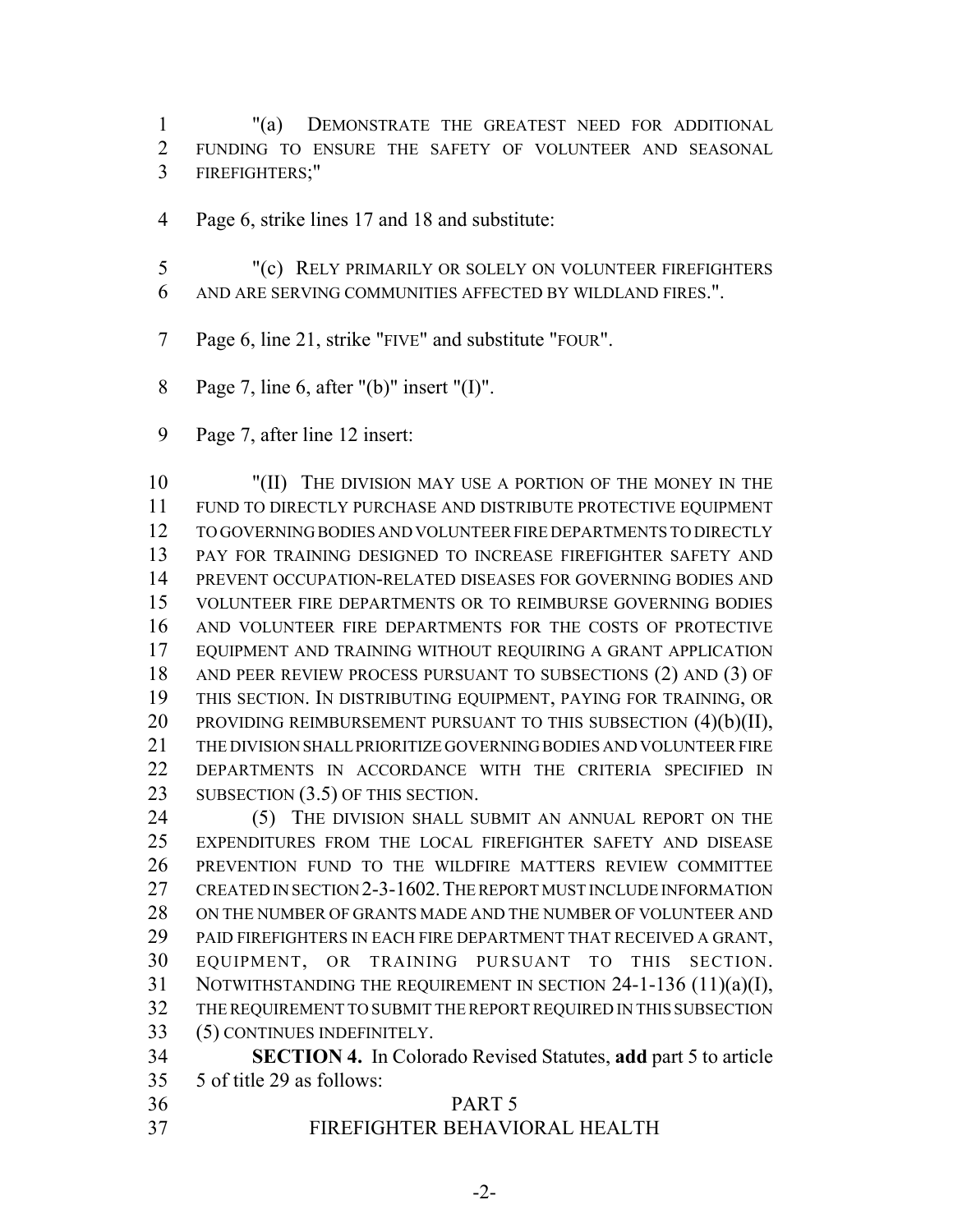CONTEXT OTHERWISE REQUIRES: (1) "BEHAVIORAL HEALTH CARE SERVICES" INCLUDES BUT IS NOT LIMITED TO INPATIENT AND OUTPATIENT SERVICES TO PREVENT, IDENTIFY, AND TREAT SUBSTANCE USE DISORDERS, SUBSTANCE MISUSE, SLEEP DISORDERS, AND MENTAL HEALTH DISORDERS, INCLUDING SERVICES TO SUPPORT AN INDIVIDUAL'S SOCIAL-EMOTIONAL HEALTH. (2) (a) "EMPLOYER" MEANS: 10 (I) A MUNICIPALITY, SPECIAL DISTRICT, FIRE AUTHORITY, OR COUNTY IMPROVEMENT DISTRICT THAT EMPLOYS ONE OR MORE FIREFIGHTERS; (II) THE DIVISION OF FIRE PREVENTION AND CONTROL CREATED IN SECTION 24-33.5-1201; AND (III) A COUNTY SHERIFF, IF THE COUNTY SHERIFF IS THE AUTHORITY WITH JURISDICTION TO PROVIDE FIRE SUPPRESSION AND RESPONSE SERVICES WITHIN THE COUNTY SHERIFF'S JURISDICTION. (b) "EMPLOYER" DOES NOT INCLUDE A POWER AUTHORITY CREATED PURSUANT TO SECTION 29-1-204 OR A MUNICIPALLY OWNED 20 UTILITY. (3) "FIREFIGHTER" MEANS A FULL- OR PART-TIME EMPLOYEE OF AN EMPLOYER WHOSE DUTIES ARE DIRECTLY INVOLVED WITH THE PROVISION OF FIRE PROTECTION SERVICES AND A VOLUNTEER FIREFIGHTER AS DEFINED IN SECTION 31-30-1102, INCLUDING A PERSON MEETING THIS DEFINITION WHO PROVIDES VOLUNTEER SERVICES TO A FIRE AUTHORITY CREATED BY AN INTERGOVERNMENTAL AGREEMENT PROVIDING FIRE PROTECTION. (4) "FUND" MEANS THE FIREFIGHTER BEHAVIORAL HEALTH 29 BENEFIT PROGRAM CASH FUND CREATED IN SECTION 29-5-502 (3). (5) "TRUST" MEANS A MULTIPLE EMPLOYER HEALTH TRUST, AS DESCRIBED IN SECTION 10-3-903.5 (7)(b)(I), ESTABLISHED FOR THE PURPOSES OF THIS PART 5. **29-5-502. Required benefits - firefighter behavioral health benefit cash fund - reimbursement.** (1) AN EMPLOYER SHALL PAY CONTRIBUTIONS INTO A MULTIPLE EMPLOYER HEALTH TRUST, AS DESCRIBED IN SECTION 10-3-903.5 (7)(b)(I), THAT IS ESTABLISHED FOR THE PURPOSES OF THIS PART 5 IN ORDER TO PROVIDE BEHAVIORAL HEALTH CARE SERVICES TO ITS FIREFIGHTERS. (2) THE TRUST SHALL ESTABLISH EMPLOYERS' CONTRIBUTION LEVELS AND SHALL PROVIDE THE BEHAVIORAL HEALTH CARE SERVICES TO EACH EMPLOYER'S FIREFIGHTERS FOR UP TO TEN YEARS AFTER THE FIREFIGHTER CEASES EMPLOYMENT OR VOLUNTEERING FOR THE EMPLOYER.

**29-5-501. Definitions.** AS USED IN THIS PART 5, UNLESS THE

-3-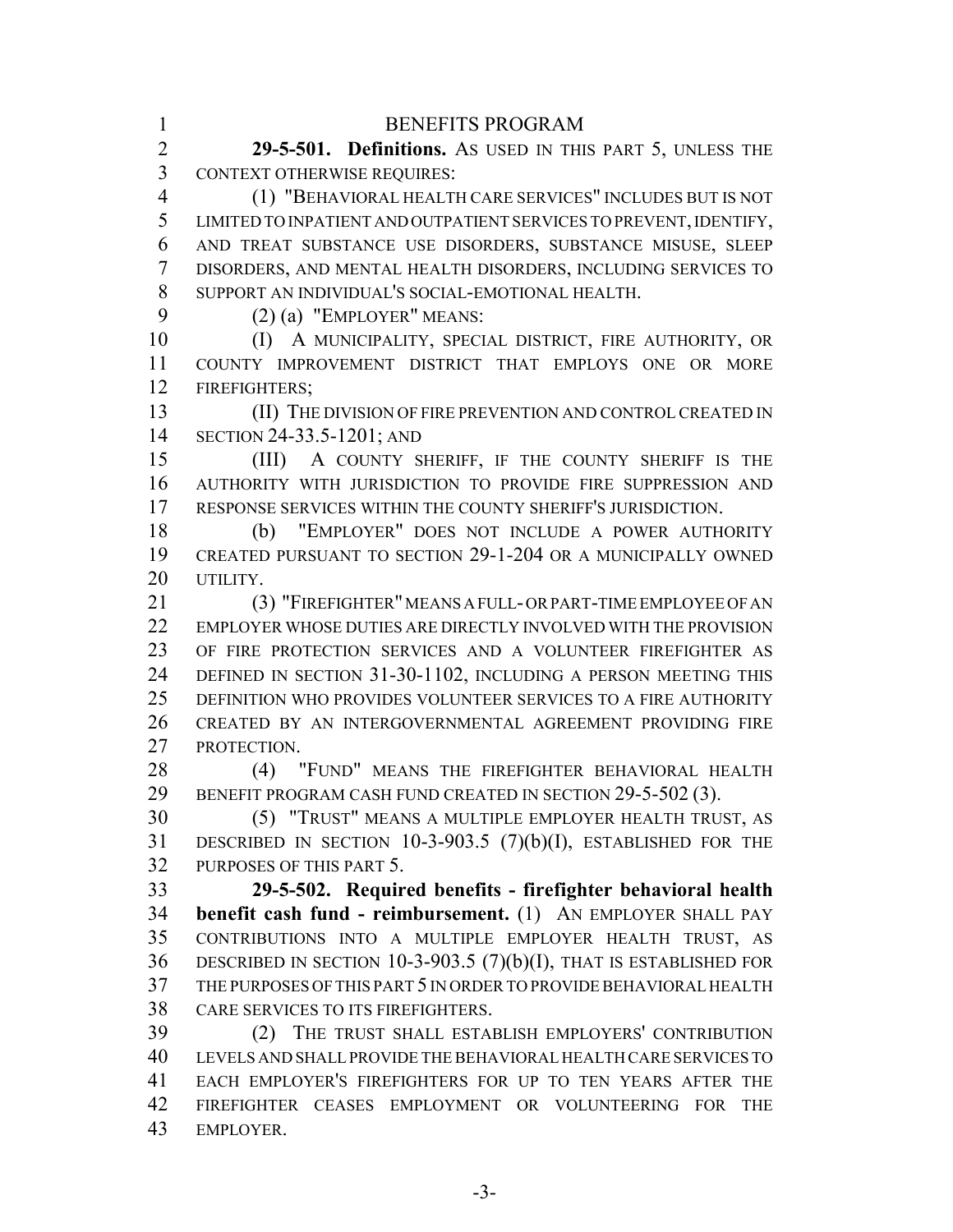(3) (a) THERE IS CREATED IN THE STATE TREASURY THE FIREFIGHTER BEHAVIORAL HEALTH BENEFIT PROGRAM CASH FUND. THE FUND CONSISTS OF ANY MONEY THAT THE GENERAL ASSEMBLY MAY APPROPRIATE OR TRANSFER TO THE FUND.

 (b) THE STATE TREASURER SHALL CREDIT ALL INTEREST AND INCOME DERIVED FROM THE DEPOSIT AND INVESTMENT OF MONEY IN THE FUND TO THE FUND.

**8 (c) MONEY IN THE FUND IS CONTINUOUSLY APPROPRIATED TO THE**  DEPARTMENT OF LOCAL AFFAIRS FOR THE PURPOSE OF REIMBURSING EMPLOYERS FOR THE DIRECT COSTS OF COMPLYING WITH THIS SECTION.

 (d) SUBJECT TO SUFFICIENT MONEY BEING AVAILABLE IN THE FUND, THE DEPARTMENT OF LOCAL AFFAIRS SHALL FULLY REIMBURSE EMPLOYERS FROM THE FUND FOR THE DIRECT COSTS OF PAYING CONTRIBUTIONS TO THE TRUST IN ACCORDANCE WITH THIS PART 5. THE DEPARTMENT OF LOCAL AFFAIRS MAY USE A PORTION OF THE MONEY IN THE FUND TO PAY ITS DIRECT AND INDIRECT COSTS IN IMPLEMENTING THIS SECTION.

 (e) IF THE DEPARTMENT OF LOCAL AFFAIRS, IN CONSULTATION WITH THE TRUST, DETERMINES THAT THE MONEY IN THE FUND EXCEEDS THE AMOUNT NEEDED TO FULLY REIMBURSE EMPLOYERS PURSUANT TO SUBSECTION (3)(d) OF THIS SECTION IN A GIVEN FISCAL YEAR, THE EXECUTIVE DIRECTOR OF THE DEPARTMENT OF LOCAL AFFAIRS MAY DIRECT THE STATE TREASURER TO TRANSFER THE EXCESS AMOUNTS TO THE LOCAL FIREFIGHTER SAFETY AND DISEASE PREVENTION FUND CREATED IN SECTION 24-33.5-1231 (1).

 (4) (a) FOR EACH FISCAL YEAR, THE GENERAL ASSEMBLY SHALL APPROPRIATE ONE MILLION DOLLARS FROM THE GENERAL FUND TO THE FUND. THE GENERAL ASSEMBLY MAY APPROPRIATE ADDITIONAL MONEY TO THE FUND AS NECESSARY TO MEET THE BEHAVIORAL HEALTH CARE NEEDS OF FIREFIGHTERS ACROSS THE STATE.

 (b) ON OR BEFORE SEPTEMBER 1, 2032, THE STAFF OF THE JOINT BUDGET COMMITTEE SHALL REVIEW THE IMPLEMENTATION OF THIS PART 5 AND MAKE A RECOMMENDATION TO THE JOINT BUDGET COMMITTEE AND TO THE WILDFIRE MATTERS REVIEW COMMITTEE OR ANY SUCCESSOR COMMITTEE AS TO WHETHER THE ANNUAL APPROPRIATION REQUIRED BY SUBSECTION (4)(a) OF THIS SECTION SHOULD BE ADJUSTED BASED ON THE CURRENT BEHAVIORAL HEALTH CARE NEEDS OF FIREFIGHTERS.

 (5) IF, AT ANY TIME, THE FUNDING PROVIDED FOR THE BENEFIT REQUIRED BY THIS SECTION IS INSUFFICIENT TO COVER THE COST OF THE BENEFIT AND TO FULLY REIMBURSE EMPLOYERS FOR THEIR CONTRIBUTIONS, THEN THE REQUIREMENT IN THIS SECTION TO PARTICIPATE IN THE TRUST BECOMES OPTIONAL PURSUANT TO SECTION 29-1-304.5.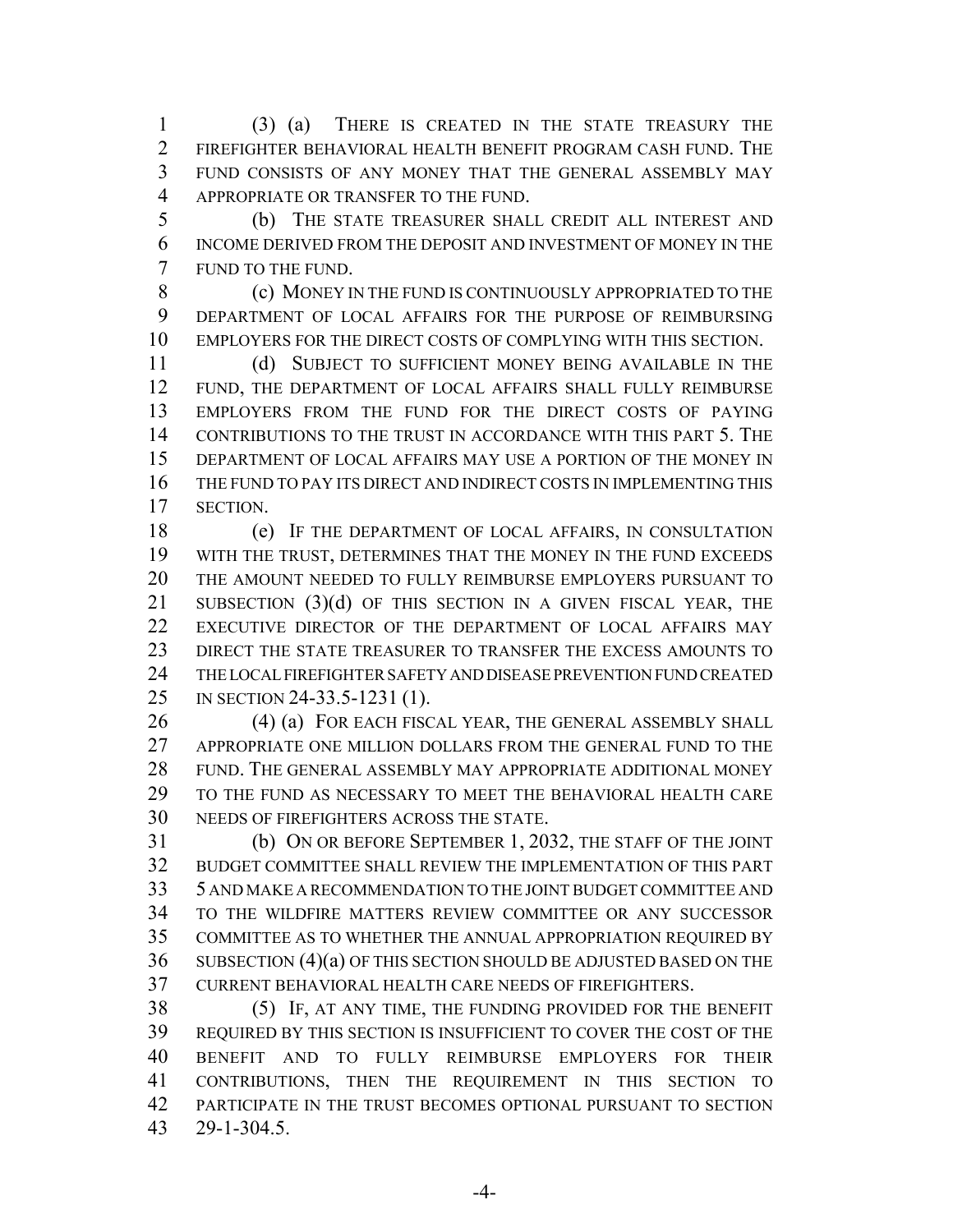(6) FOR THE PURPOSE OF EMPLOYER POLICIES AND BENEFITS, THE NEED FOR BEHAVIORAL HEALTH CARE SCREENING OR SERVICES IS TREATED AS AN ON-THE-JOB INJURY OR ILLNESS. THIS SUBSECTION (6) DOES NOT AFFECT ANY DETERMINATION AS TO WHETHER THE BEHAVIORAL HEALTH CARE NEED IS COVERED UNDER THE "WORKERS' COMPENSATION ACT OF COLORADO", ARTICLES 40 TO 47 OF TITLE 8.

 (7) THE BENEFITS COVERED OR PAID FOR PURSUANT TO THIS SECTION MUST BE OFFSET BY ANY PAYMENTS MADE UNDER THE "WORKERS COMPENSATION ACT OF COLORADO", ARTICLES 40 TO 47 OF TITLE 8.

 **29-5-503. Authority of the trust - rules - report.** (1) IN ADDITION TO ANY OTHER AUTHORITY GIVEN TO THE TRUST, THE TRUST 13 HAS THE AUTHORITY TO:

 (a) CREATE A PROGRAM DESCRIPTION TO FURTHER DEFINE THE 15 BENEFITS AVAILABLE PURSUANT TO THIS PART 5;

 (b) ESTABLISH AND MODIFY THE CONTRIBUTION RATES, BENEFIT LEVELS, AND STRUCTURE OF THE BENEFITS PROVIDED BASED ON ACTUARIAL RECOMMENDATIONS AND WITH INPUT FROM A COMMITTEE OF THE TRUST CONSISTING OF REPRESENTATIVES FROM LABOR, MANAGEMENT, VOLUNTEER, AND TRUST ADMINISTRATION; AND

 (c) ADOPT POLICIES AND PROCEDURES FOR THE ADMINISTRATION 22 OF THE TRUST.

23 (2) ON OR BEFORE OCTOBER 1, 2024, THE TRUST, TOGETHER WITH THE DIVISION OF FIRE PREVENTION AND CONTROL IN THE DEPARTMENT OF PUBLIC SAFETY AND THE DEPARTMENT OF LOCAL AFFAIRS, SHALL SUBMIT A REPORT TO THE WILDFIRE MATTERS REVIEW COMMITTEE ON THE IMPLEMENTATION OF THIS PART 5. THE REPORT MUST, AT A MINIMUM:

28 (a) DISCUSS THE EXTENT TO WHICH THE FIREFIGHTER BEHAVIORAL HEALTH BENEFITS PROGRAM IS MEETING THE BEHAVIORAL HEALTH CARE NEEDS OF FIREFIGHTERS IN THE STATE;

 (b) ASSESS THE ONGOING FUNDING NEEDS OF THE TRUST AND WHETHER THE APPROPRIATION REQUIRED BY SECTION 29-5-502 (4)(a) IS SUFFICIENT TO ALLOW THE TRUST TO MEET THE BEHAVIORAL HEALTH CARE NEEDS OF FIREFIGHTERS; AND

 (c) RECOMMEND ANY CHANGES NEEDED TO MORE EFFECTIVELY MEET THE BEHAVIORAL HEALTH CARE NEEDS OF FIREFIGHTERS ACROSS THE STATE.".

Renumber succeeding sections accordingly.

Page 8, after line 21 insert:

"**SECTION 8.** In Colorado Revised Statutes, 10-3-903.5, **amend**